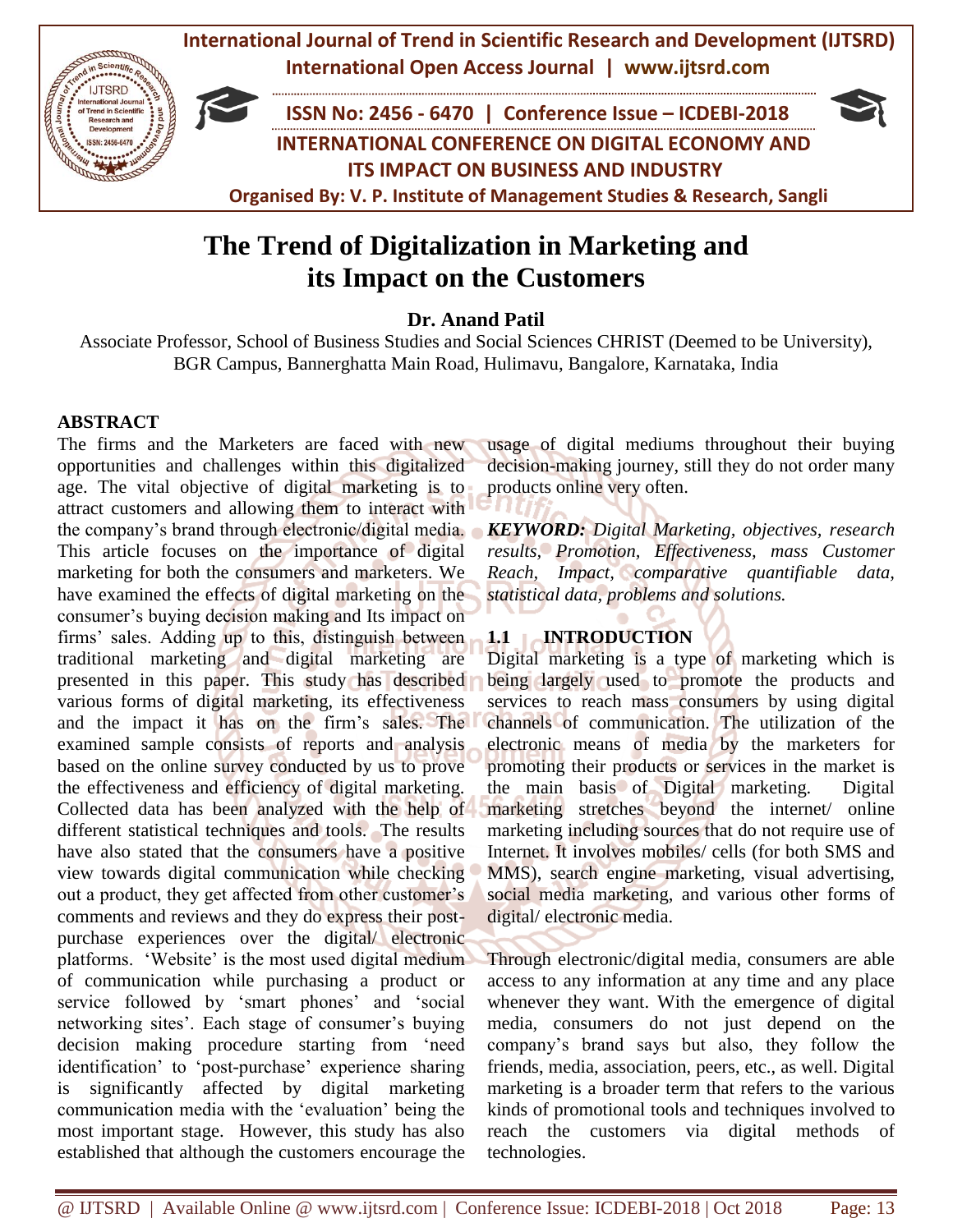This is the current emerging trend in "Modern Marketing". Generally, crucial advantage of digital marketing is that it can enable companies to increase the reach and reduce the costs (Watson et al. 2002; Sheth & Sharma 2005). According to Chaffey (2011), social media marketing includes "encouraging the customer's communications and reviews on company's own websites or through its social media presence". Giese and Gote (2000) finds out that customer information satisfaction (CIS) for the electronic or digital marketing can be framed as a total of effective responses of different volume that follows the consumption and is geared by focal aspects of the sales activities, websites (information systems), digital products/services, after-sales service, customer support and company culture. Waghmare (2012) had pointed out that large number of countries in Asia is taking the benefits of the e-commerce platforms through opening up, which is very essential for promoting competition and the diffusion of the Internet technologies. Zia and Manish (2012) found out that at present, buyers in metropolitan cities in India are being driven by the e-commerce: these consumers are buying consumer electronics, booking travels and books online. Although spending of time of per online shopper remains low, approximately 59% online consumers in the metropolitan India already make purchases through online websites in at least once in a month. Develo  $\bullet$ 

# **1.2 Objectives of the study :**

i. To know the different elements of digital marketing.

 $\bullet$ 

- ii. To know the global use of social media sites and devices
- iii. To know the impact of digitalization on the customers.
- iv. To know the impact of digitalization on marketing.

# **3. Research Design:**

**Source of Data:** Primary and Secondary Data **Primary Data:** Questionnaire. **Secondary Data:** Journals, Websites **Sample Size:** 100 Customers **Tools Used for Analysis:** Tables and Graphs

# **4. Data Analysis and Interpretation:**

# **4.1 Elements of digital marketing:**

There are various elements of digital marketing but the recent one are search engine optimization(SEO) and search engine marketing (SEM). The rest of the elements were done before. I would like to explain the various elements and how they are important to the digitalization of marketing.

# **I. Search Engine Optimization(SEO) :**

used naturally or organically for the search results in Google or, sometimes seen used with Yahoo Bing and any other search engine

# **II. Search Engine Marketing(SEM):**

used to drive traffic to any business, or basically from the paid efforts. According any business sturucture, a firm would choose pay-per-click that is PPC and costper-click known as CPC and the last one cost-perthousand impressions CPM model.

# **III. Content creation:**

The content creation it is presented in various methods in different formats. These formats are blogs, white papers, banners, inforgraphics, how-to-guids, videos, webinars, news and updates, images podcasts, case studies, e- books, question answer articles mainly used by various students for different study purposes and the last is through the social media sites.

# **IV. Social Media Marketing(SMM):**

The various digital marketing elements here the social media marketing is another element that is used for driving the traffic to your official sites or the business through the social media sites. The various sites like facebook, instagram, twitter, pinterest, google+, linkedin are used to share the information on the recent trends of marketing. So we can say that the above mentioned sites are maily used to share the important content through these sites to let the readers know about the recent marketing. Therefor the content you share will be seen and if it is proper it will be liked.

# **V. Digital Display Advertising:**

The digital display advertising is seen as a subset of the Search engine Marketing. When it comes to marketing a business will be seen using various methods which should be effective and necessary for dislplaying different advertinging formats in order to target the right and potential audientce. The kinds of advertisments which are displayed and shown to the customers should be attractive and should instinctly catch the eyes of the audience so that they will be intrested in a perticular product that is being marketed.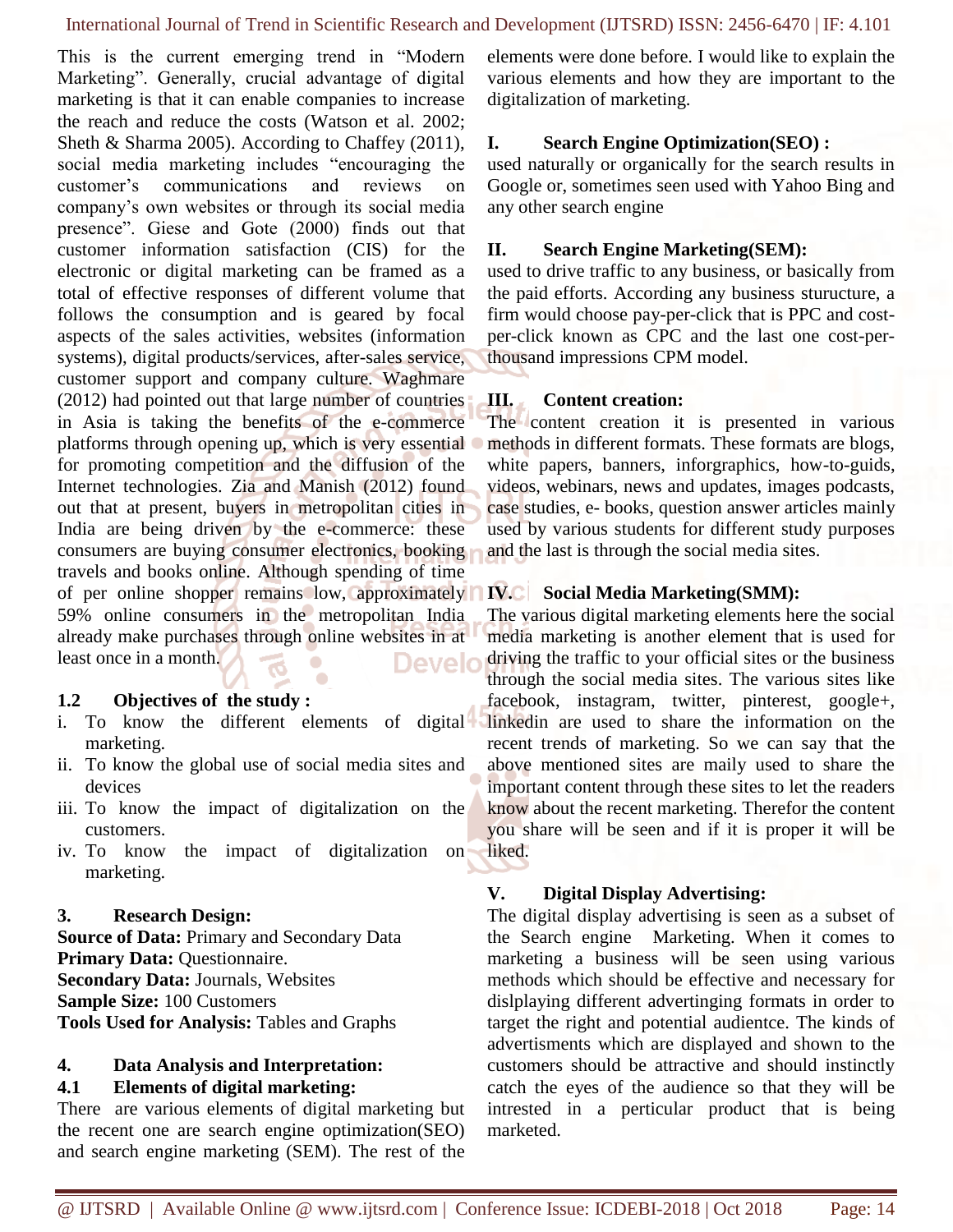International Journal of Trend in Scientific Research and Development (IJTSRD) ISSN: 2456-6470 | IF: 4.101

### **VI. Remarketing or Retargeting:**

We need to understand that in business marketing the stratagies like remarketing and retargeting are very essential for targeting the right audience or the customers.

#### **VII. Mobile Marketing:**

The mobile marketing is another source and ways of advertising your porducts. Therefor a business may choose to advertise their new innovations through mobile.

#### **VIII. Interactive marketing:**

It is important to note that any new stategy you come up with for introducing to the potential customes, first you must make sure that your advertising stategy is properly made in order to keep the customers engaged in the conversation.

### **IX. Viral marketing:**

Accoding to researchers it is known that viral marketing is good strategy and essential for spreading unique content through online. This is due to the proper content shared and it is liked by various readers immensely. of Trend ir

O

### **X. Email marketing:**

The email marketing is when you decide and find a way to send your message through email to various listed customers who are potential, therefor the strategy is called as the Email marketing. In order to maintain a proper listed customers it is best to use the effective email marketing software.

### **XI. Affiliate marketing:**

Affiliate marketing is one of them where it is the

arrangement made on online retailers. Theses retailers are to pay commission website either for traffic or the sales which are generated from its referrals.

#### **XII. Digital media planning and buying:**

This is where the media agency researched for a proper strategy framework and is therefor called as the digital media planning. This is the process through which the sales or the conversions are launched with a new brand or the ability to promote an established brand that already exists.

#### **XIII. Web analytics:**

Along with all the above elements to digitalization in marketing sector, web analystics is another essential and is important for any digital marketing. It is known that web analystics plays a very important role in the marketing and helps you in collecting, measuring, understanding, planning, analysing, reporting and predicting the necessary web activities for yur business.

# **4.2 Comparative quantifiable percentage in digitalization marketing:**

Here is the comparison of percentages in digitalization marketing starting from the years of 2001 to 2017. As researches have been made on how the information and communication technology known as ICT in knowing the impact on digitalization marketing across the globe. Here I will be showing how much of digital marketing is used by people with various social media channels and platforms. In the graph below, will help to understand the usage of digital marketing at various stages and through what type of technological platforms varying from different years.



#### **Global use of social media sites and devices 2001-2017:**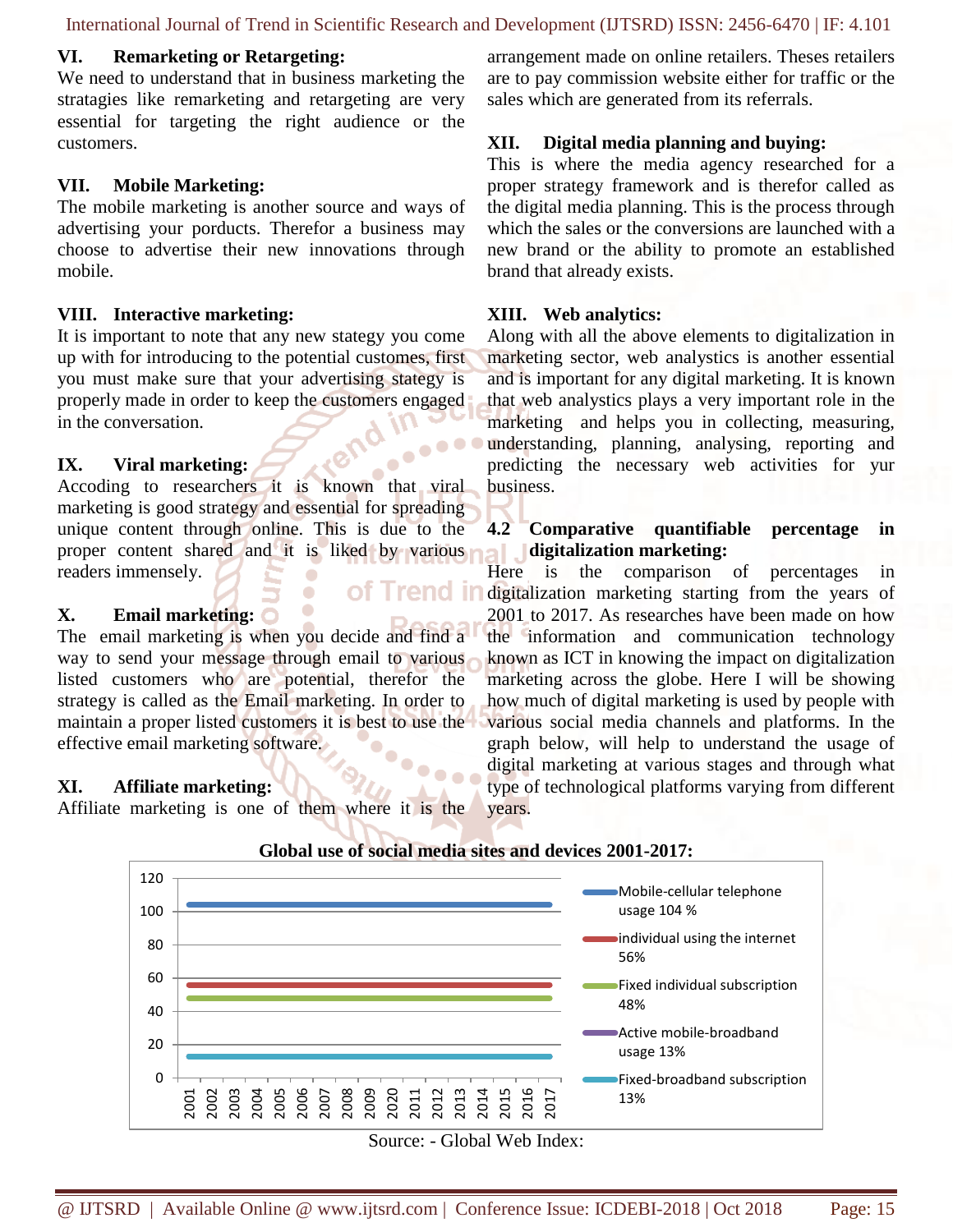### International Journal of Trend in Scientific Research and Development (IJTSRD) ISSN: 2456-6470

The different types of social media sites and various devices used as a technological platform. The usage of various social media platforms for digital marketing to different channels is growing faster each year. This is with the help of the usage of internet, Face book, twitter, Instagram and others. This various channel has been making it easier for the online purchasing of good. This has said as a global Web Index to be paid as a service giving insights on consumer usage of social network sites globally and different countries. But it is known that many businesses for digital marketing regularly feature very specific social media stats on although they stopped releasing reports on [slide share](http://www.slideshare.net/globalwebindex) to encourage purchase of their subscription product.

International telecommunication union known as (ITU) is considered to be global and that by every country's source with the biggest sample size for the big picture of digital device usage and along with the possible trends by continent. This also includes the usage of fixed and mobile broadband access by country per percentage of the people. This is latest release of comparative percentage on digital marketing across the globe starting from the end of 2016 that shows the growth opportunity for Internet access along with higher-speed Smartphone use across the world.

# **4.3 Impact of Digital Marketing on Businesses:**

### **Positive Impact**

### ➢ **Wide Variety of Easily Accessible Marketing Outlets***:*

The digital marketing provides a way as an opening to many new opportunities in business world. There are various types and ways of marketing that may be though social media, email campaigns, content marketing, Search Engine Optimization, banner ads, and many others. It is understood that all of these functions are to make it easier and to take care of online buying or shopping including making the process go smoother.

# ➢ **More affordable Methods of Reaching a Wider Audience***:*

When it comes to online buying many businesses make a basic understanding that advertising online is less expensive than print advertising and therefore more people see it that way. It is considered to be simple where hundreds or even thousands of people are able to reach respective sponsored posts on different social media sites. It may take say for example a hundred dollars to run a single print ad in a newspaper. After this a consideration is to be given to whether the target demographic of the people are even seeing the ad or are they able to see the ads.

➢ **Larger access to online advertisement:** Most of the people are these days are always online and therefore this makes it easier for the marketing advertisements through various channels. People are always interested in knowing what types of products are available and are they affordable. The audience needs to have a basic understanding and knowledge of new products that are being launched. Nowadays days, people are able to get everything from news, weather, the gossip so on along with Bessie's latest affair, and even with groceries they purchase, with a simple method of few clicks of a mouse or swipes of a finger.

### **Negative Impact**:

Develo

As much as we can see impacts on the digitalization marketing, there are also negative impacts whereas the benefits are easy to see but another important consideration we have to keep in mind is when you go digital with your marketing plan, it is known to be the negative impact of digital marketing. A question may arise in the minds of any business such as what could go wrong and through which type of digital marketing. As many things are being advertised where more people are viewing marketing content, there's always the fear were the receiving audiences may take the message in a wrong way or perceived in the wrong direction.

In the business world there are always negatives with any marketing strategy, but the impact of digital marketing on businesses is considered to be a positive one. This is with the possibility of access to a broader audience, digital marketing illuminates' businesses in ways that were once impossible. This helps by saving businesses time, money, and bringing in new customers like never before.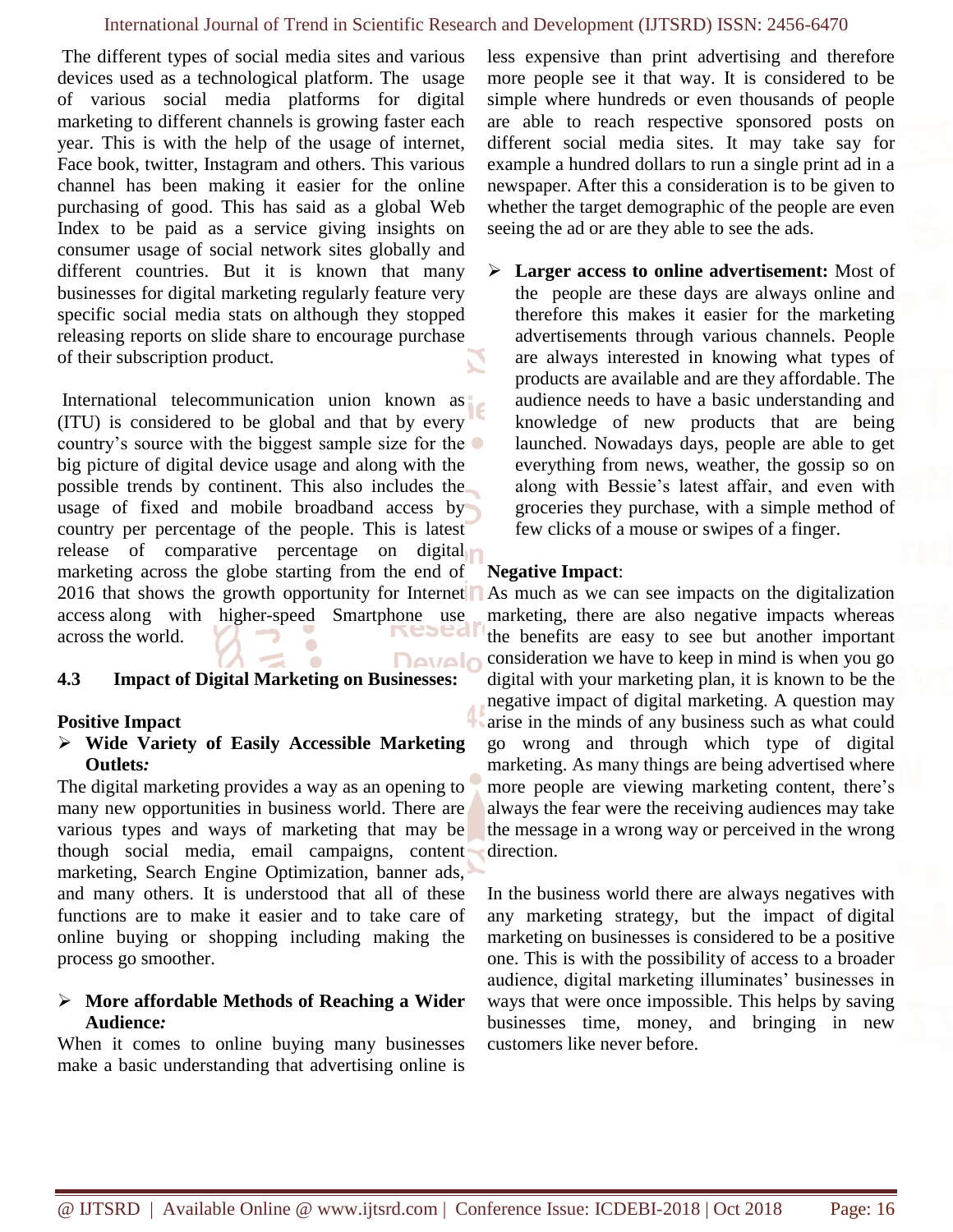International Journal of Trend in Scientific Research and Development (IJTSRD) ISSN: 2456-6470 | IF: 4.101

4.4. The data collected from the 100 respondents is analyzed and interpreted with the help of tables and graphs

**4.1. Age:**

| Age       | <b>No. Of People (responses)</b> |
|-----------|----------------------------------|
| 18-25     | 53                               |
| $25 - 30$ | 20                               |
| $31 - 40$ | 18                               |
| $41 - 50$ | g                                |
| $51-55+$  |                                  |



Interpretation:

The age groups that mostly prefer the digitalization in marketing were from 18-25 ages. As we can see from the above graph that the age group is mostly young audience and the responses we got for that is 53 members. So, we can say that when it comes to digital in marketing the main audience is the younger generation.

# **4.2. Gender:**

| Genuel.            |                       |                   |              |             |
|--------------------|-----------------------|-------------------|--------------|-------------|
| <b>Particulars</b> | No. of<br>respondents | <b>Percentage</b> | <b>AODOA</b> | Female Male |
| Female             | 49                    | 49                |              | 49%         |
| Male               | 52                    | 52                | ational Ji   | 52%         |
|                    |                       |                   |              |             |

Interpretation:

According to this graph, it is proven that customers of both the gender either male or female both are equally involved in digital marketing procedure for buying Products through internet or online websites.

# **4.3. Digital Marketing Experience:**

| <b>Particulars</b> | No. of<br>respondents | Percentage | ---<br>107 responses      | Do you have any experience in buying products through online websites? |
|--------------------|-----------------------|------------|---------------------------|------------------------------------------------------------------------|
| Yes                | 81                    | 75.7       | $\bullet\bullet\bullet^+$ | <b>O</b> Yes<br>$\bullet$ No<br>24.3%                                  |
| No                 | 26                    | 24.3       | 75.7%                     |                                                                        |

Interpretation:

According to this question, most of the respondents have agreed that they have prior buying experiences through online websites. This proves and digital marketing is taking place rapidly and is following the current trends of the markets and customers.

# **4.4. Usage of Online Websites**

| <b>Particulars</b> | No. of<br>respondents | <b>Percentage</b> |
|--------------------|-----------------------|-------------------|
| Once in a week     | 32                    |                   |
| Once in a month    | 33                    | 33                |
| Once in six months | 23                    | フ3                |
| Once in a year     |                       |                   |

\*If yes, how often do you use internet/online websites to buy products and services? 100 responses

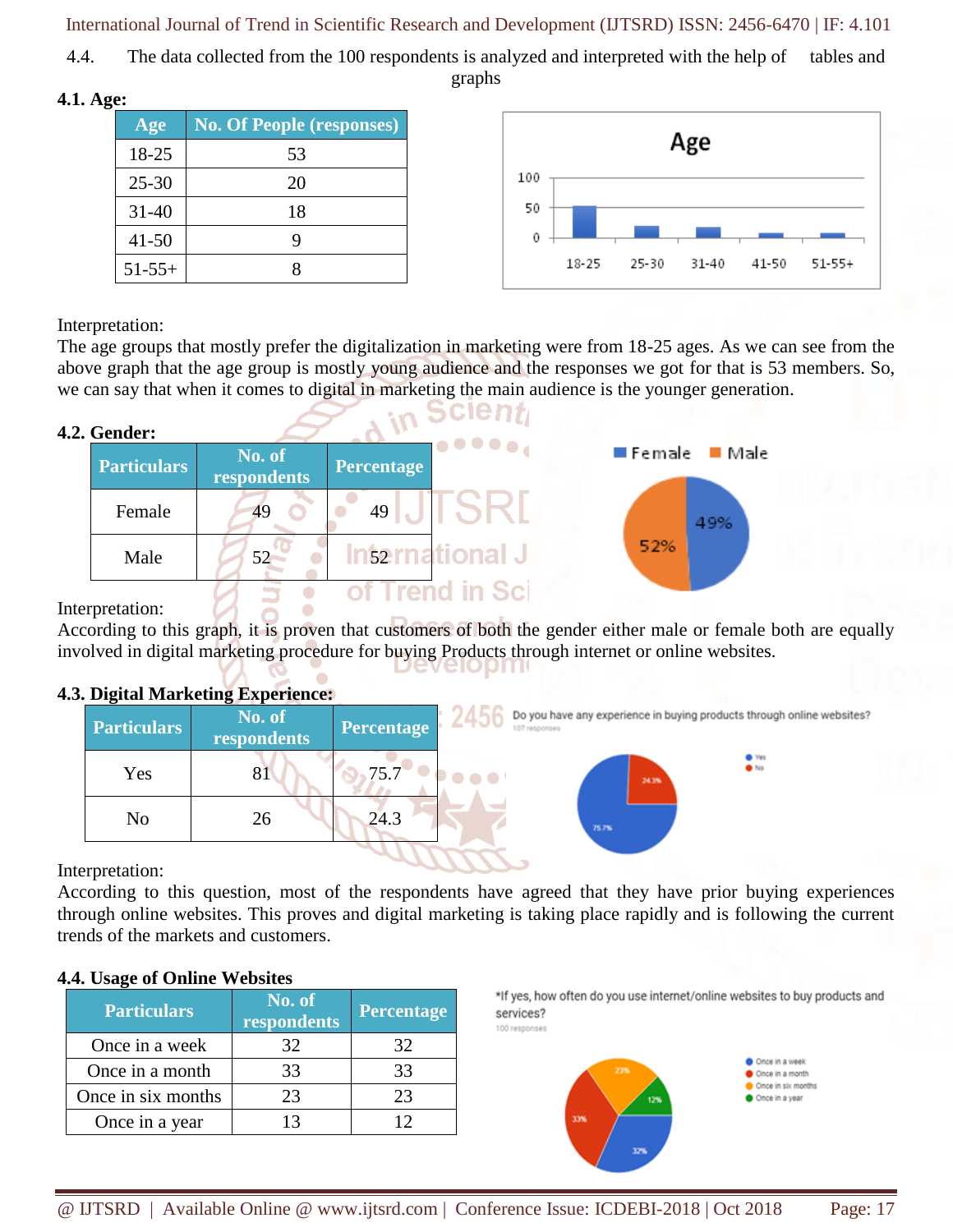Interpretation:

This data shows that how frequent a respondent purchase product through online channels. According to this statistical data, around 32% of the total respondents buy products through digital medium almost on a weekly basis.

This proves that more or less the customers are well connected with digital marketing methods.

# **4.5. Clear Display of Instructions:**

| <b>Particulars</b> | No. of<br>respondents | <b>Percentage</b> |
|--------------------|-----------------------|-------------------|
| Agree              | 78                    | 78                |
| Disagree           | 17                    | 17                |
| Neutral            |                       |                   |

The instructions displayed in the web while purchasing are clear 100 responses

> **O** Agree Oisagree Neutral

Interpretation: Among the respondents 78% said the instructions were clearly displayed.

# **4.6. Easy Navigation:**

| <b>Particulars</b> | No. of<br>respondents | <b>Percentage</b> | Product selection is easy and it has access to latest products<br>101 responses |                                     |
|--------------------|-----------------------|-------------------|---------------------------------------------------------------------------------|-------------------------------------|
| Agree              | 75                    | 74.3              | 13.9%<br><i><b>fornational</b></i>                                              | <b>O</b> Agree<br><b>O</b> Disagree |
| Disagree           |                       | 11.9              | 12.9%<br>d in S                                                                 | Neutral                             |
| Neutral            | 14                    |                   | 13.Research<br>73.3%                                                            |                                     |
|                    |                       |                   | )evelopr <del>nem</del>                                                         |                                     |

**COOPPORT** 

# Interpretation:

According to this statistical data, it has been found that 74.3% of the total respondents are agreed that they find it easy to navigate via online website to buy products. It proves that digital marketing has simplified the process of searching of products through a common digital platform

# **4.7. Easy Product Selection:**

| $\frac{1}{2}$ = $\frac{1}{2}$ = $\frac{1}{2}$ $\frac{1}{2}$ = $\frac{1}{2}$ $\frac{1}{2}$ = $\frac{1}{2}$<br><b>Particulars</b> | No. of<br>respondents | <b>Percentage</b> | Product selection is easy and it has access to latest products<br>101 responses |
|---------------------------------------------------------------------------------------------------------------------------------|-----------------------|-------------------|---------------------------------------------------------------------------------|
| Agree                                                                                                                           | 74                    | 73.3              | Agree<br><b>O</b> Disagree<br>13.9%                                             |
| Disagree                                                                                                                        | 14                    | 13.9              | Neutral<br>12.9%                                                                |
| Neutral                                                                                                                         | 13                    | 12.9              | 73.3%                                                                           |

Interpretation:

According to this data, it is established that most of the respondents have agreed that the selection of products via online websites are relatively easier than that of other sources. This enhances the efficiency of digital marketing.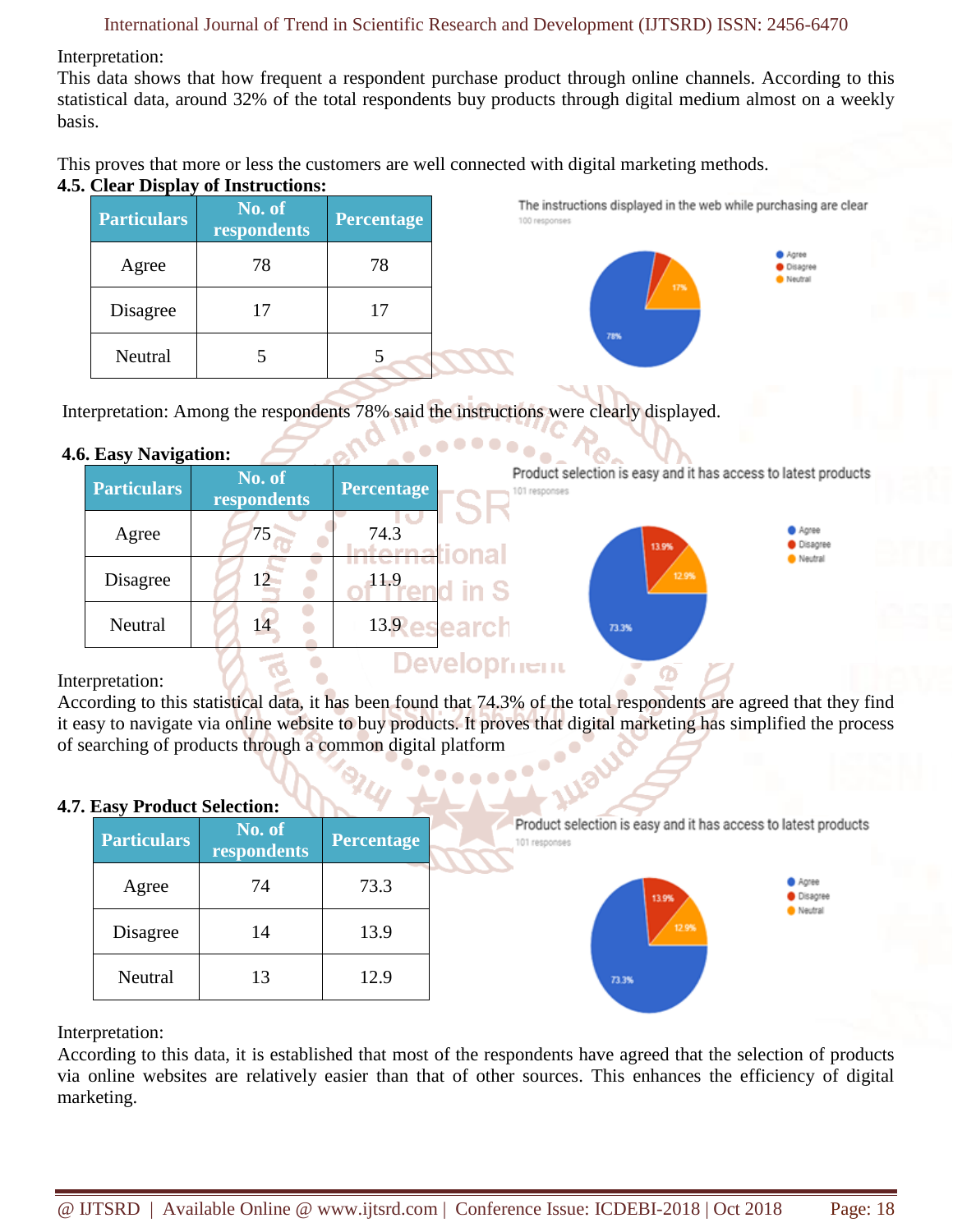International Journal of Trend in Scientific Research and Development (IJTSRD) ISSN: 2456-6470

### **4.8. Simple Payment Process:**

| <b>Particulars</b> | No. of<br>respondents | <b>Percentage</b> |
|--------------------|-----------------------|-------------------|
| Agree              | 78                    | 77.2              |
| Disagree           | 13                    | 12.9              |
| Neutral            |                       | 99                |

Payment Procedure is simple 101 responses



Interpretation:

This data gives the statistics of whether the online digital markets performs smoothly in terms of transactions or not. Here, most of the respondents have agreed that the online transactions are hassle free and safe. Whereas, very few are also disagreed with this fact.

# **4.9. Reliability through Images:**

| <b>Particulars</b> | No. of<br>respondents | <b>Percentage</b> | 101 responses<br>-clentif - |                | <b>O</b> Agree               |
|--------------------|-----------------------|-------------------|-----------------------------|----------------|------------------------------|
| Agree              | 50                    | 49.5              | 40000 <sub>0</sub> .        | 26.7%<br>23.8% | <b>O</b> Disagree<br>Neutral |
| Disagree           | 24                    | 23.8              |                             |                |                              |
| Neutral            | 27                    | 26.7              |                             | 49.5%          |                              |

# Interpretation:

# **International Journal**

This data shows the reliability on images during online purchases. According to 49.5% respondents, the images shown are reliable and easy to indicate the actual product. CIENTIT ۰

# **4.10. Easy Complaint Registering:**

| <b>Particulars</b> | No. of<br>respondents | <b>Percentage</b> | elopr |
|--------------------|-----------------------|-------------------|-------|
| Agree              |                       | 72.               |       |
| Disagree           |                       |                   |       |
| Neutral            | 6                     |                   |       |

Research Websites have contact details for registering complaints

> Agree **O** Disagree Neutral

Images of the product provides reliability

# Interpretation:

This data produces information about the customer care services available while purchasing through online websites. This data shows that 72% of the respondents have agreed to this fact that availability of customer services, especially for registering complaints and approachable.

These are safe and secure and highly confidential.

# **4.11. No Overcharging Via Card Payments:**

| <b>Particulars</b> | No. of<br>respondents | Percentage |
|--------------------|-----------------------|------------|
| Agree              | 62                    | 59         |
| Disagree           | 15                    | 14.3       |
| Neutral            | 28                    | 26.7       |

Online sellers do not overcharge the debit or credit card 105 responses

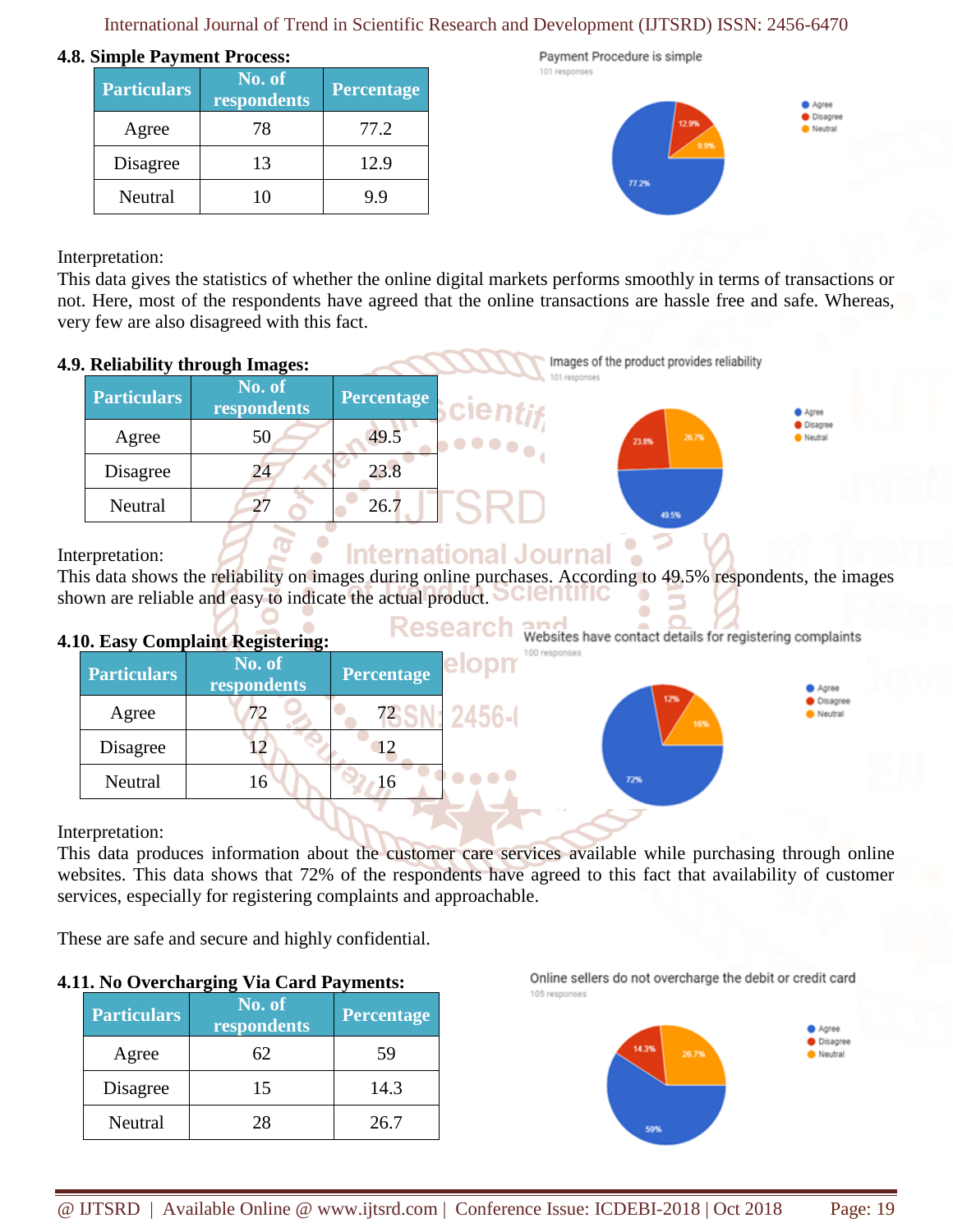### International Journal of Trend in Scientific Research and Development (IJTSRD) ISSN: 2456-6470

Interpretation:

This data gives a detailed view of whether the costs charged are affordable or not. In here, 59% of the respondents have positively reacted towards the card payments and have agreed that the online sellers do not overcharge the debit or credit cards.

# **4.12. Product Quality:**

| 1 Tuutti Vuality. |            |                  |                              |
|-------------------|------------|------------------|------------------------------|
| <b>Responses</b>  | Percentage | <b>Responses</b> | <b>Product Quality</b>       |
| Neutral           | 36%        | <b>Neutral</b>   | 80%<br>60%<br>40%            |
| Agree             | 58%        | Agree            | 20%<br>0%                    |
| Disagree          | 10%        | Disagree         | Neutral<br>Agree<br>Disagree |
|                   |            |                  |                              |

Interpretation:

The product quality here in the above graph is seen were most of the customers agree that the product condition is very good. The Graph shows that the number of people that choose agree is 58 members. Therefore it means the product quality is good when purchasing goods.

УT

# **4.13. Importance of social platform:**

| ппрогланее от востат растотны |            |                  |        |      |         |       | Social platform |  |
|-------------------------------|------------|------------------|--------|------|---------|-------|-----------------|--|
| <b>Responses</b>              | Percentage | <b>Responses</b> |        | 100% |         |       |                 |  |
| Agree                         | 79%        | Agree            | ∡ in ' | 50%  |         |       |                 |  |
| Disagree                      | 6%         | <b>Disagree</b>  |        | 0%   |         |       |                 |  |
| Neutral                       | 19%        | Neutral          |        |      | Neutral | Agree | Disagree        |  |
|                               |            |                  |        |      |         |       |                 |  |

# Interpretation:

The above graph shows that the importance of social platform that the customers prefer is neutral. Here the most of the audience which are our customers agreed that social media have influence and good impact on the purchase of products when it comes to digital marketing.

**ISSN: 2456-6470** 

# **4.14. Social Media Channel Used:**

| т. восна глеана спаннег свеа. |                |                                     |                |                                           |
|-------------------------------|----------------|-------------------------------------|----------------|-------------------------------------------|
|                               | <b>Sources</b> | <b>No. Of People</b><br>(responses) | <b>Sources</b> | Social Media Channel                      |
|                               | Twitter        | 12                                  | Twitter        | 40%<br>30%                                |
|                               | Facebook       | 37                                  | Facebook       | 20%<br>10%<br>0%                          |
|                               | Instagram      | 28                                  | Instagram      | Other<br>Twitter<br>Facebook<br>Instagram |

Interpretation:

As we did the survey to know the kind of social media channel that is used when it comes to purchasing or buying. The above graph shows that the customers mostly use Face book. This is also the platform were the new products are advertised as to attract the audience attention.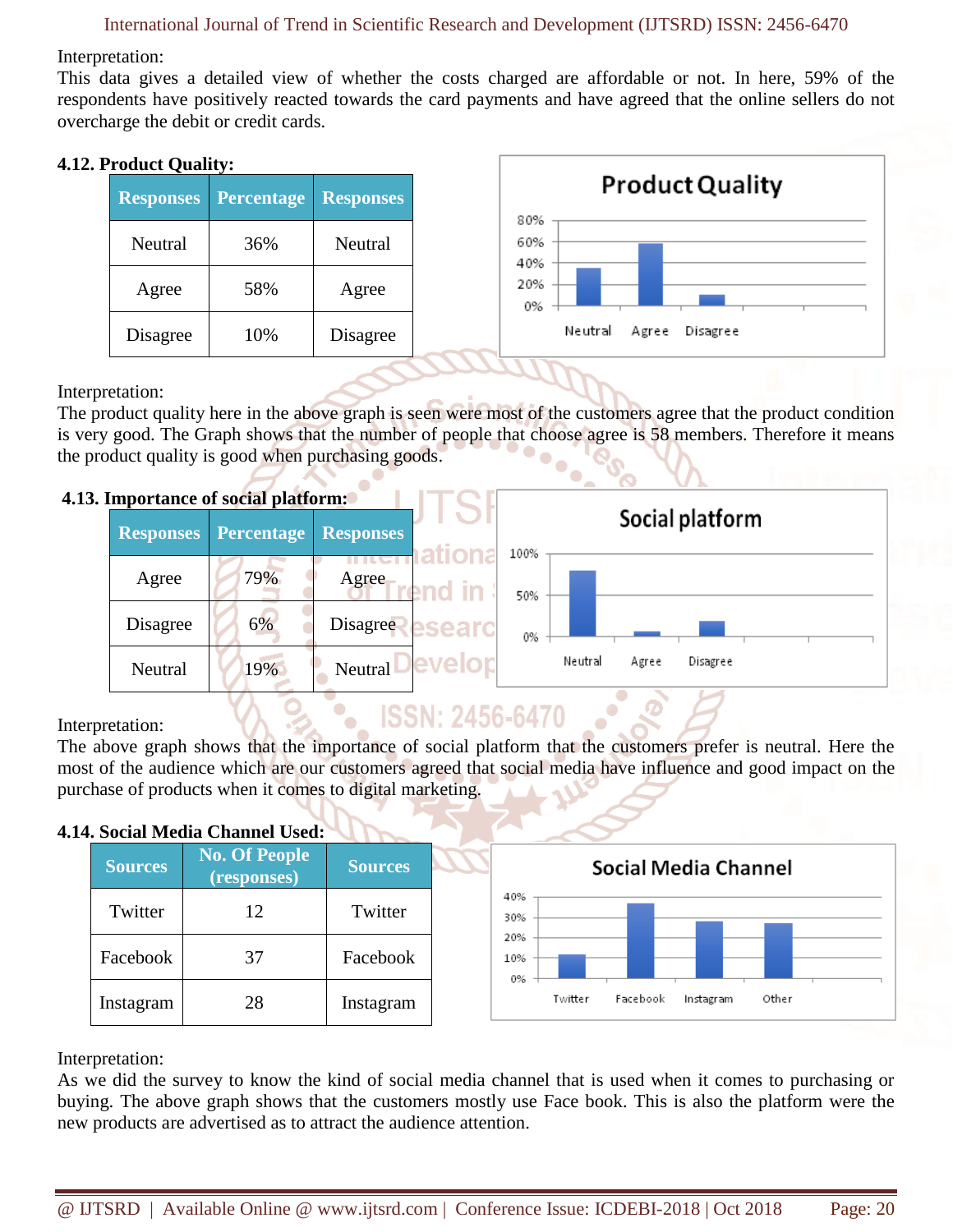International Journal of Trend in Scientific Research and Development (IJTSRD) ISSN: 2456-6470 | IF: 4.101

**4.15. Influence on Internet on customer satisfaction:**

| <u>buubiuvuvii:</u> |                                      |                  |  |  |  |  |
|---------------------|--------------------------------------|------------------|--|--|--|--|
| <b>Responses</b>    | <b>No. Of People</b><br>(Percentage) | <b>Responses</b> |  |  |  |  |
| Yes                 | 64%                                  | Yes              |  |  |  |  |
| No                  | 6%                                   | No               |  |  |  |  |
| Maybe               | 19%                                  | Maybe            |  |  |  |  |



Interpretation:

When it comes to digital marketing internet plays a major role in allowing the customers to know about the products which are being launched newly. Therefor we can see that in the above diagram that audience has replied that internet influences the buying and purchasing products online.

**Scient** 

# **4.16. Customer Satisfaction:**

|                  | w. Uustonier Sausiacuon.             | ----                                 |                                      |
|------------------|--------------------------------------|--------------------------------------|--------------------------------------|
| <b>Responses</b> | <b>No. Of People</b><br>(Percentage) | .<br><b>Responses</b>                | <b>Customer Satisfaction</b><br>100% |
| Agree            | 6 <sub>1</sub>                       | Agree                                | 50%                                  |
| Disagree         |                                      | <b>Disagree</b>                      | 0%                                   |
| Neutral          | 33                                   | <b>Neutral</b><br>$2.77$ where $4.5$ | Netrual<br>Disagree<br>Agree         |
|                  |                                      |                                      |                                      |

# Interpretation:

When it comes to digital marketing it is important to know that whatever products are bought either online or directly will make the customers satisfied. Here we can see that the goods should have an impact on digitalization market for customer satisfaction. The above graph shows that most of the audiences have agreed and their satisfaction level is high. N: 2456-64

Research

**5. Problems and Solutions:**

# **5.1. Making the most of a smaller budget:**

Here we can understand that one of the biggest digital marketing concerns for businesses is where one business is able to stand out from others against bigger competitors without equal digital marketing budget. When it comes to marketing in the business world, we do know that larger competitors can feel like they have an unfair advantage. Therefor he solutions given below are some of the best ways to level the playing field.

- $\triangleright$  Solutions to this problem:
- SEGMENT YOUR AUDIENCE
- INVEST IN LOCAL
- **GET SOCIAL-SPECIFIC**
- USE PAID ADVERTISING ON SOCIAL MEDIA
- CONNECT WITH INFLUENCERS

# **5.2. Clicks but No Conversions:**

Clicks but no conversions is another major problem when it comes to Healthy numbers of clicks attached to high conversion rate and therefore it considered to be one of the most common digital marketing problems that any businesses would face in the marketing world. In many cases it is seen that it can be extremely frustrating to spend the money for many clicks, but there is no improvement on the rate of sales Here are some of the best solutions mentioned in order problems to be solved for this classic and unfortunately timeless digital marketing problem.

- $\triangleright$  Solutions to this problem:
- AUDIENCE ISSUES
- INEFFECTIVE LANDING PAGES
- MIXED MESSAGING

# **5.3. Social Media aren't always flourishing:**

When it comes to digital marketing, in many cases it is seen that the social media has a reputation and is